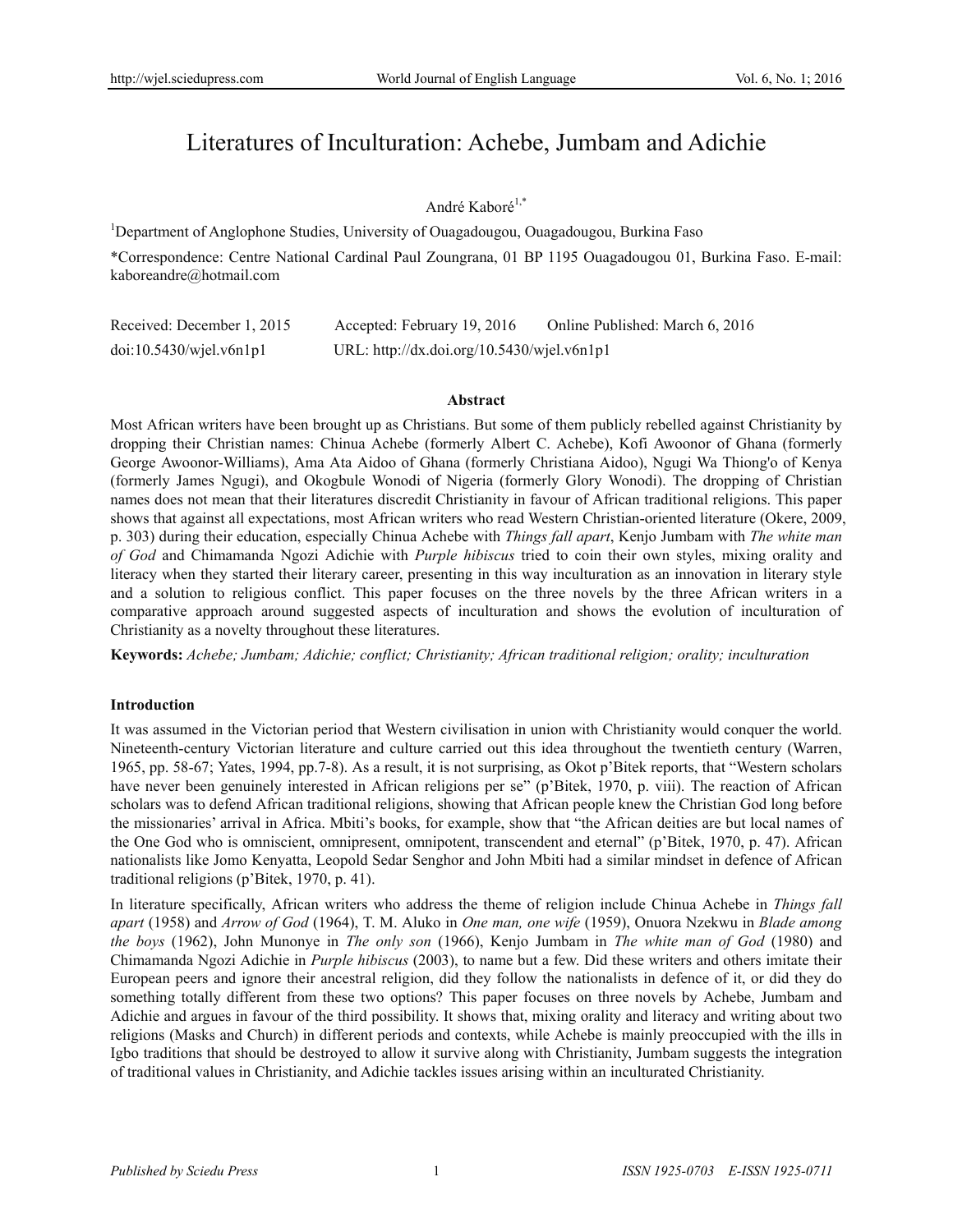## **I. Masks and Church**

Achebe's *Things fall apart*, Jumbam's *The white man of God* and Adichie's *Purple hibiscus* have two main points in common. First, they all deal with masks and churches. The masks represent African traditional religion, and churches, Christianity, brought in by European missionaries. There is a conflict as whether masks can find place within the Church or should the Church rather make *tabula rasa* of masks and all native cultural expressions. Masks within the Church, or outside it, or without it and vice versa—that is the question.

The debate between acculturation and integration is particularly contentious in all three books. In *Things fall apart*, the decision of Enoch, a fanatical convert, to strip one of the sacred *egwugwu* of its mask created conflict as the masked *egwugwu* responded by burning down the church. He and Mr Smith wanted the Church without masks. Mr Smith "condemned openly Mr Brown's policy of compromise and accommodation. He saw things as black and white. And black was evil" (Achebe, 1958, p. 130). Mr Smith's objective was acculturation, that is, replacing the Igbo culture by the British one.

In *The White man of God,* a missionary, Big Father, adopts a similar attitude toward masks. "Big Father kicked and kicked the Kibarankoh and when it turned round to him he pushed off its big mask and then got the shock of his life… He collapsed on the spot. The juju put on his mask and ran back" (Jumbam, 1980, p. 143). Big Father is thus punished for his misdeed. In *Purple hibiscus* too, there is a procession of masks to which Aunty Ifeoma takes her brother Eugene's children and Papa-Nnukwu. Such masquerades are, according to Eugene, '*Devilish Folklore*' (Adichie, 2004, p. 85), and so Christians should not get involved. So Eugene militates for a Church without masks. However, Fr. Brown in *Things fall apart*, Matiu in *The white man of God* and Father Amadi in *Purple hibiscus* think of ways of integrating masks into Christianity. They are involved in the task of inculturation.

Inculturation is different from syncretism, which happens when people want to practice Roman Catholicism as a supplementary religion to their own traditional belief system and practices. Inculturation aims to bring the Christian religion into every aspect of life of the local communities and to be more accommodating and tolerant towards local practices and customs that do not stand in direct contradiction to Catholic doctrine. Pope John Paul II (1995, p. 60) defined it as "the process by which 'catechism takes flesh in the various cultures.' Inculturation includes two dimensions: on the one hand, 'the intimate transformation of authentic cultural values through their integration in Christianity' and, on the other, 'the insertion of Christianity in the various human cultures'." Achebe's concern about the ills of Igbo social organisation with the advent of Christianity puts him partly in the first dimension in the definition, whereas the other two novelists' inculturation has to do with the second dimension.

Secondly, in each novel, there is a dichotomy between generations—children do not follow their parents' religion. In *Things fall apart*, Okonkwo, who is strongly attached to the ancestral traditions and who raised his child, Mwoye, to be like him, sadly realises that he has borne a Churchgoer, not a mask-bearer, when his son converts to Christianity. Likewise, in *The white man of God*, Tansa, who has been raised by a strong-willed pious Christian mother, is attracted to traditional religion to the extent of participating in a sacrifice. In *Purple hibiscus* too, Kambili and her brother Yaya are not as pious as their devout father Eugene; they listen to Aunty Ifeoma who brings them to see the masquerade. In each case, when the parents are attached to the mask and everything that revolves around it, their offspring reject it for the Church and vice versa. Yet, both parents and children have to form one family. Achebe, Jumbam and Adichie suggest inculturation as a means through which this family can be formed.

## **II. Inculturation in Achebe's** *Things fall apart:* **purifying African masks of non-values**

The influence of both Christianity and Igbo traditional religion on Chinua Achebe testifies to the power of the extended family on an individual's life. In fact, Achebe was born to an extended family that had Christians and adherents of Igbo traditional religion in its midst. His father and mother were devout Christians and christened him Albert at birth and gave him "a rigid and guarded Christian upbringing" (Achebe, 1973, p. 67). Yet, his great grandfather, who allowed the earliest missionaries to settle near his compound and gave permission to Achebe's father to join them, still practised Igbo traditional religion, and so did Achebe's uncle and his family, refusing to be converted by Achebe's parents. Achebe was brought up in this religiously hybrid family as he describes himself: "We lived at the crossroads of cultures. On one arm of the cross we sang hymns and read the Bible night and day. On the other arm my father's brother and his family … offered food to the idols" (Achebe, 1973, p. 67).

The influence of both religions on Achebe leads him to write about them. Reading his works one easily agrees with Okere (2009, p. 304) that "Christianity has so much hold on him that issues of the colonial missionary encounter dominate his first three novels." But of more importance is how Achebe, a nationalist writer, writes about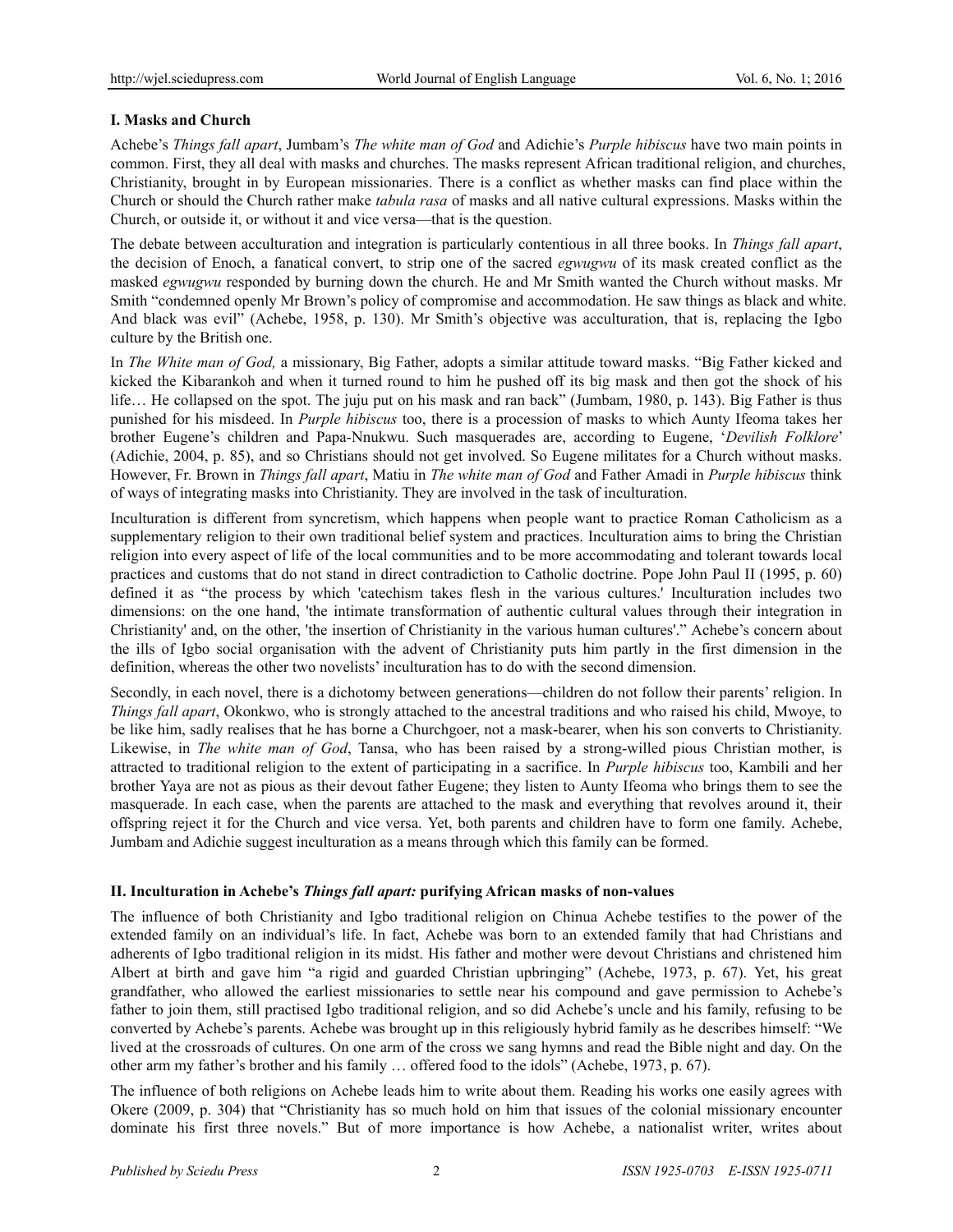Christianity. He said that he wrote his novels, "especially those set in the past," in view of correcting the distorted accounts of Africa given by European explorers, missionaries, administrators and writers (Achebe, 1975, p. 70). Judging from this assertion, one would expect a literature stylistically similar to Victorian literature replacing Europe and Christianity by Africa and its religions. Yet, it is a false expectation as Achebe develops his own style of writing.

In *Things fall apart*, his first novel, his preoccupation is a fair description of the encounter of two cultures: the Western and the Igbo. Without condemning or praising Christianity, his narrative is even critical of Igbo culture, including its religion, as his narrative highlights what is odd in this culture. He shows the shortcomings Igbo culture should get rid of if it wants to survive from the inevitable conflict of cultures. Achebe's purification of Igbo culture is not explicitly targeted toward its introduction into Christianity, which would have corresponded fully to the first dimension of inculturation, but as the process of purification is triggered by the presence of Christianity, and as integration presupposes co-existence, Achebe's focus on the odds in Igbo culture is an act of inculturation.

Achebe shows that the greatest default Igbo religion should abandon is the discrimination against the outcast or *osu* and the mothers of twins and their babies. Achebe's narrative makes it clear that the social mistreatment of the *osu,* like Enoch, and the mothers of twins, like Nneka, and their sympathizers, like Mwoye, led them to Christianity. Mwoye joined the missionaries because he was profoundly disturbed by these abominations and human killings: "It was not the mad logic of the Trinity that captivated [Nwoye]. He did not understand it. It was the poetry of the new religion, something felt in the marrow. The hymn about brothers who sat in darkness and in fear seemed to answer a vague and persistent question that haunted his young soul—the question of the twins crying in the bush and the question of Ikemefuna who was killed. He felt a relief within the hymn poured into his parched soul." (Achebe, 1958, p. 139)

To sacrifice human beings and throw away twins is to live in darkness and fear. Mwoye decides, and he sees himself as coming out of this darkness into the light of Christianity. His questions concerning the Igbo masculine code of behaviour, the killing of twins and the sacrifice of his beloved friend, Ikemefuna, which could not be answered within the traditional framework of Igbo culture, did find responses within Christianity. Christianity becomes the mirror through which Achebe presents the ills of Igbo society.

Achebe focuses on the shortcomings of Igbo culture because its survival lies on its capacity to mend them. In other words, Igbo culture was falling down even before the missionaries' arrival because of the discrimination against the *osu*, twins' mothers, the practice of human sacrifice and the poor economic system that worsens the poverty. With these defects, it could not stand against any foreign system. The missionaries did not do much to make things fall apart. Their presence simply gave an option to those who did not find themselves well looked after in the Igbo culture.

Through Okonkwo's death, Achebe finishes his novel with the suggestion that it is better to practise any religion than none. Okonkwo refuses to convert to Christianity and is also unfaithful to Igbo traditional religion, as he violates its sacred laws by hanging himself. It appears that in a conflict of religions, one has the choice between tolerance, inculturation or death. In death, Okonkwo belongs to no religion. It is again the Christians who care for his corpse, which shows how the Igbo religion treats its members who once wholeheartedly fought for it. So, Achebe, in dramatising the contingent nature of the historical moment of encounter between the British and Igbo cultures and religions, wants the Igbo society to blame itself for its downfall. The inculturation-minded reader understands that the inculturation of Igbo culture into Christianity presupposes a change in traditional social norms and retrograde customs. Once this step is achieved, one can proceed to inculturation proper.

## **III. Inculturation of Christianity in Jumbam's** *White man of God*

Jumbam's *The white man of God* similarly focuses upon the conflict of the old traditional religion against the new religion introduced by Christian missionaries. The religious situation is also similar in the countries of the two authors: Jumbam's Cameroon, like Achebe's Nigeria is a poly-religious country. Cameroon's and Nigeria's populations are composed of traditional religionists, Christians and Islamists. In both countries, traditional religions are progressively yielding to the influence of Christianity and Islam (Egudu, 1973, p. 15; Banadzem, 1996, pp. 125-139).

Furthermore, Jumbam drew inspiration from Achebe's novel. Like Achebe, Jumbam believes that Africans should get rid of outmoded customs and only keep what is life-enhancing in traditional customs. In both narratives, two types of missionaries using different evangelizing methods and approaches to Christian teaching take turns: Mr Smith and Mr Brown in *Things fall apart*, and Big Father, Small Father and Father Cosmas in *The white man of God* (and Father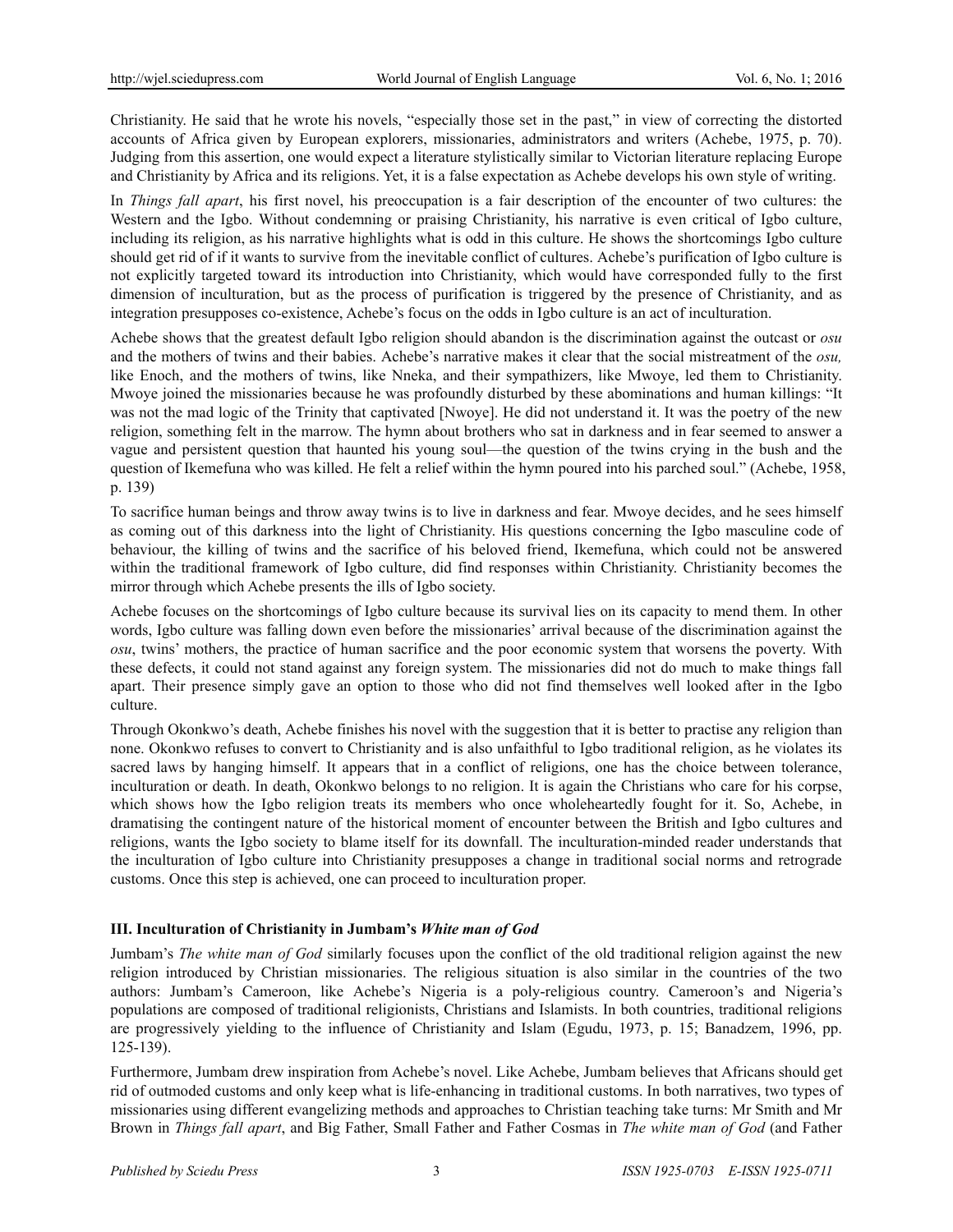Benedict and Father Amadi in *Purple hibiscus*). The former respectively are rigid, but the latter are more flexible and try to understand the people they work with.

Parallel characters that represent two different worldviews, one modern, the other traditional, appear in all novels. For example, Okonkwo's bemoaning his fate for having a childlike Mwoye who converts to Christianity in *Things fall apart* finds a counterpart in *The white man of God*, in the Christian woman Lalav lamenting over her son Tansa who participates in a traditional rite while her mother, Yaya, approves of the pertinence of her grandchild's action. These contrastive characters testify to the balance regarding the handling of Christianity in these novels. In fact, unlike Beti's and Oyono's novels that say nothing good about Christianity, most critics agree that Jumbam's *The white man of God*, and Achebe's *Things fall apart* give an impartial presentation of the missionaries' position (Brown, 1987, p. 221; Okere, 2009, p. 303; Banadzem, 1996, p. 137).

Inculturation appears in the literary style of both writers as they integrate African storytelling techniques into Western typography. The two novels are thus stylistically similar. Both writers tried to differentiate themselves from Western literary styles. They do so by mixing oral and literary modes in their narratives. Abdul Janmohamed (2012, p. 578) has convincingly shown the sophisticated syncretism of oral and literate modes in *Things fall apart*, evidencing how "Chinua Achebe's style in *Things fall apart* is consonant with the oral culture that he represents", capturing the flavour of oral society with the use of parataxis, juxtaposition, addition, aggregation and periphrasis, thus making his style "a product of a double consciousness, of a syncretic combination of chirographic and oral techniques" (Janmohamed, 2012, p. 580). Likewise, Jumbam's narrative combines oral and literary modes. It is the author's feeling, as Ebot (1998, p. 47) puts it, that "in marrying the Western novel form to the African oral tradition, something new with its own distinctive identity will surely emerge." Orality is partly seen in the combination of comedy, farce, and tragedy, and in the fact that characters, like storytellers, painstakingly explain events to readers to ensure that they follow the story without effort, which makes Ebot (1998, p. 54) draw the conclusion that "the Africanisation of the novel in Jumbam's hands has resulted in the griotisation of the narrator." Both Jumbam and Achebe do not resort to Western delicacies such as aesthetic distance, self-conscious narration, and the like. Following Achebe in the combination of oral and literate modes, Jumbam and many other African writers show that the road towards a pure African novelistic expression, lies in literary inculturation, or as Stokle (1979, pp. 114-15) puts it "in the fusion of occidental and indigenous forms. And that fusion will be purely on Africa's terms."

One of the differences between the two novels is that Christianity is successful over traditional religion in Achebe's novel whereas in Jumbam's, traditional realism triumphs where Christian idealism fails. Instead of highlighting the self-destructive limitations of the traditional worldview, as Achebe does, Jumbam is preoccupied with showing the conflict of two religions in a way that suggests inculturation as a solution, or, as Ebot (1998, p. 44) puts it, "to synthesize a modern sense of identity from the European and African elements in their historical heritage." Jumbam wants Africans to enter into Christianity in a way that is similar to a literary innovation he carried out. In his other writing, he developed a style that enabled African children to have access to their traditional mythology, "taking African language children's verses and translating them carefully and lyrically into English, showing to children as no other Anglophone Cameroon poet is doing that English has music that is accessible to them, and is delivering to them in this mold their traditional mythology" (Arnold, 1983, p. 511). *The white man of God* appeals for a similar strategy to be used to facilitate entrance into Christianity. This process is part of inculturation.

In *Things fall apart*, the two categories of missionaries cared about getting more converts (Achebe, 1958, p. 130) and about acculturation, but in *The white man of God* one of them, Father Cosmas, shows concern for inculturation. Fr Cosmas is very kind and visits people, eats and drinks with them. He is praised for his love for people, especially children. He is "the favourite of the children. [...] Children talk about him every day." (Jumbam, 1980, p. 140). With children, he learnt Lamnso, the vernacular language, in a short period of time. Big Father, on the contrary, shows no interest in Lamnso. Father Cosmas begins speaking Lamnso just after having freshly arrived in Nkar. This is amazing to the native people: "And they all [exclaim], 'Imagine that! In the vernacular! And he has *just* come! Yes, and he has *just* arrived. *Just* arriving, not yet arrived even—!" (WMG, p. 106, Italics mine). The people want the missionaries to be interested in their culture of which language is an important part.

There are many other signs in the novel that evoke the idea of inculturation. As I have shown in my study on evangelisation in Jumbam's novel, "the inculturation in the Baptist Church and in Islam, as well as the comparison of values between the traditional and the Christian religions are the main signs that lead us to think about the necessity of inculturation as a *sine qua non* condition for a good evangelisation" (Kabore, 1999, p. 98). Inculturation is already implemented in the Baptist Church in the novel. The telling fact is the use of drums to worship God. This strikingly impressed Tansa when he went in the Baptist Church to witness the baptism of new Christians: "The tom-tom *drum*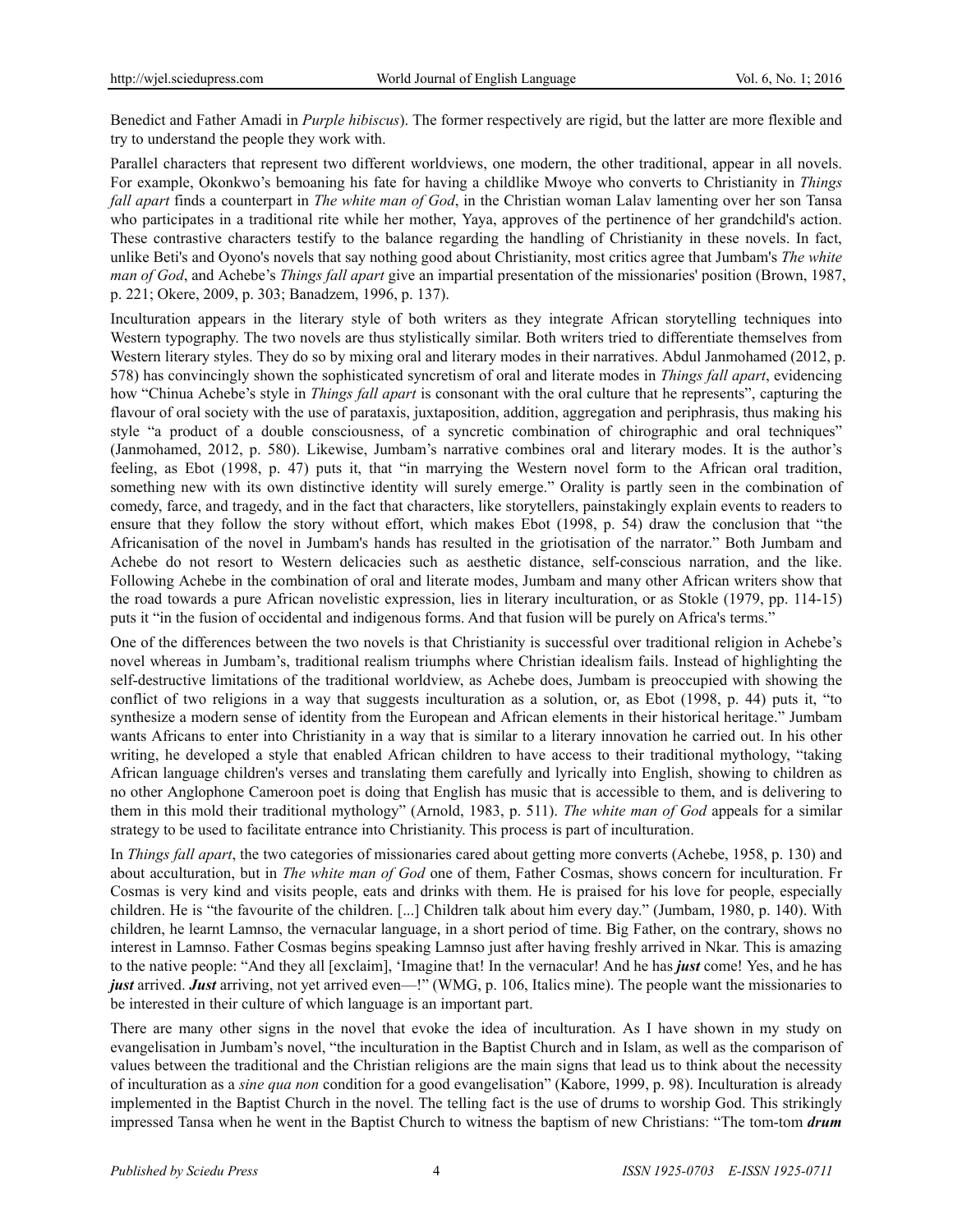beat, and the Christians lined up behind the candidates and their god-parents, who in their turn lined up behind the band. It played sacred songs which the congregation sang at the same time as the *drums* beat. It was not customary at the time to have Catholic Christians beating *drums* in worship and praise of God. We had been made to understand that *drums* were instruments meant for diabolical use" (WMG, p. 99, Italics mine).

This comparison of the successful Baptist and the less thriving Catholic Church shows the advantage of the church that practises inculturation. Also, through the hybrid character of Mathew, the head catechist, Jumbam shows that the absence of inculturation leads people to develop a double or hypocritical life, being Christian in Church and traditionalist outside. Mathew's life is like a sheet on which Christianism is written on the front and traditional practices on the back. He is, as Ambanasom (2009, p. 52) puts it, "a classic hybrid, postcolonial subject in whom Roman Catholicism as a grand narrative fails to rewrite itself as a pure text. Mathew becomes a problematic figure of the third space, the hybrid subject caught within the in-betweeness that materializes between the first imperial space and the colonized narrative of the indigenous site. Hemmed in between these two hegemonies Mathew does not belong exclusively to any, but rather to both in a way that makes him less pure than the original occupants of the grand narrative of the imperial West, on the one hand, or the grand indigenous narrative of the village, on the other." This hybridity is a sign of the necessity of inculturation which is itself a form of hybridity. It will put an end to all forms of hypocrisy and illicit religious syncretism.

Even though Tansa fails to reconcile Christian and traditional practices in his own mind, readers of the narrative recognise the possibility of elaborating a viable African world view on the basis of Christian love and traditional values to favour the coexistence of both Christianity and the people of Nzo. Jumbam shows that Christianity can be meaningful to Nso people only if it relates to them in their daily lives. It can thrive and bear fruits in Nso only if it encounters the people where they are and not if it is imposed upon them from outside. Inculturation is a necessity for the survival of Christianity in any culture. But inculturation alone is not a sinecure. Even in an inculturated Christianity, people need to live in tolerance with other religions.

## **IV. Inculturated Christianity in Adichie's** *Purple hibiscus*

As in Achebe's *Things fall apart* and Jumbam's *The white man of God*, Adichie's *Purple hibiscus* is set in the past. Adichie drew her example from Achebe. She said that "reading Achebe gave [her] permission to write about [her] world. He transported [her] to a past that was both familiar and unfamiliar, a past [she] imagined [her] great grandfather lived" (Garner, 2004, p. 3). In *Purple hibiscus*, Adichie wanted to write the modern take of *Things fall apart* and *Arrow of God* (Garner, 2004, p. 4). The fear in Okonkwo's household finds a parallel in Papa Eugene's family. As Inyama (1998, p. 37) observes, "it would be difficult to imagine any of Okonkwo's children recalling childhood with affection or warmth, since the household is dominated by the fear of its ruler." Likewise, in Papa Eugene's family, children and their mother live in fear of the father and husband.

But chronologically speaking and in terms of the handling of the interaction between Christianity and African Traditional religion, Achebe belongs to the first generation of African writers, Jumbam to the second, and Adichie to the third. In fact, she focuses on Nigeria at a far more advanced stage of British colonisation than the moment of initial encounter that occupies Achebe and Jumbam. Christianity and missions are already deeply embedded within the traditional framework of Igbo culture when the novel opens.

In *Purple hibiscus* Adichie operates in a Christian environment. She is dealing with a situation in which Christians outnumber the adepts of traditional religion. Papa-Nnukwu is alone against his children and grandchildren. The focus is not so much about the missionaries than about Christians interacting daily with each other and with other non-Christians. Adichie's *Purple hibiscus* thus belongs to the third generation of literature that takes for granted Christianity as part of contemporary African culture. No attempt is made to recuperate traditional religion in everyday life. As Chennells (2009, p. 4) observes, Chimamanda Ngozi Adichie, "is the literary grandchild of Beti and Ngugi, and belongs to a generation for whom Christianity in its many manifestations is as much a part of African cultures as traditional religions are or perhaps were."

Inculturation that is strongly requested in *The white man of God* is already in operation in *Purple hibiscus* in different ways by all missionaries. Father Benedict, willing to preserve Latin as the language of the Catholic Church and also to inculturate Catholicism in Enugu, "changed things in the parish, such as insisting that the Credo and Kyrie be recited only in Latin… Also hand clapping was to be kept at a minimum, lest the solemnity of Mass be compromised. But he allowed offertory songs in Igbo; he called them native songs" (Adichie, 2004, p. 4). As to Fr. Amadi, "halfway through his sermon, he broke into an Igbo song: '*Bunie ya enu…*'" (Adichie, 2004, p. 28) with the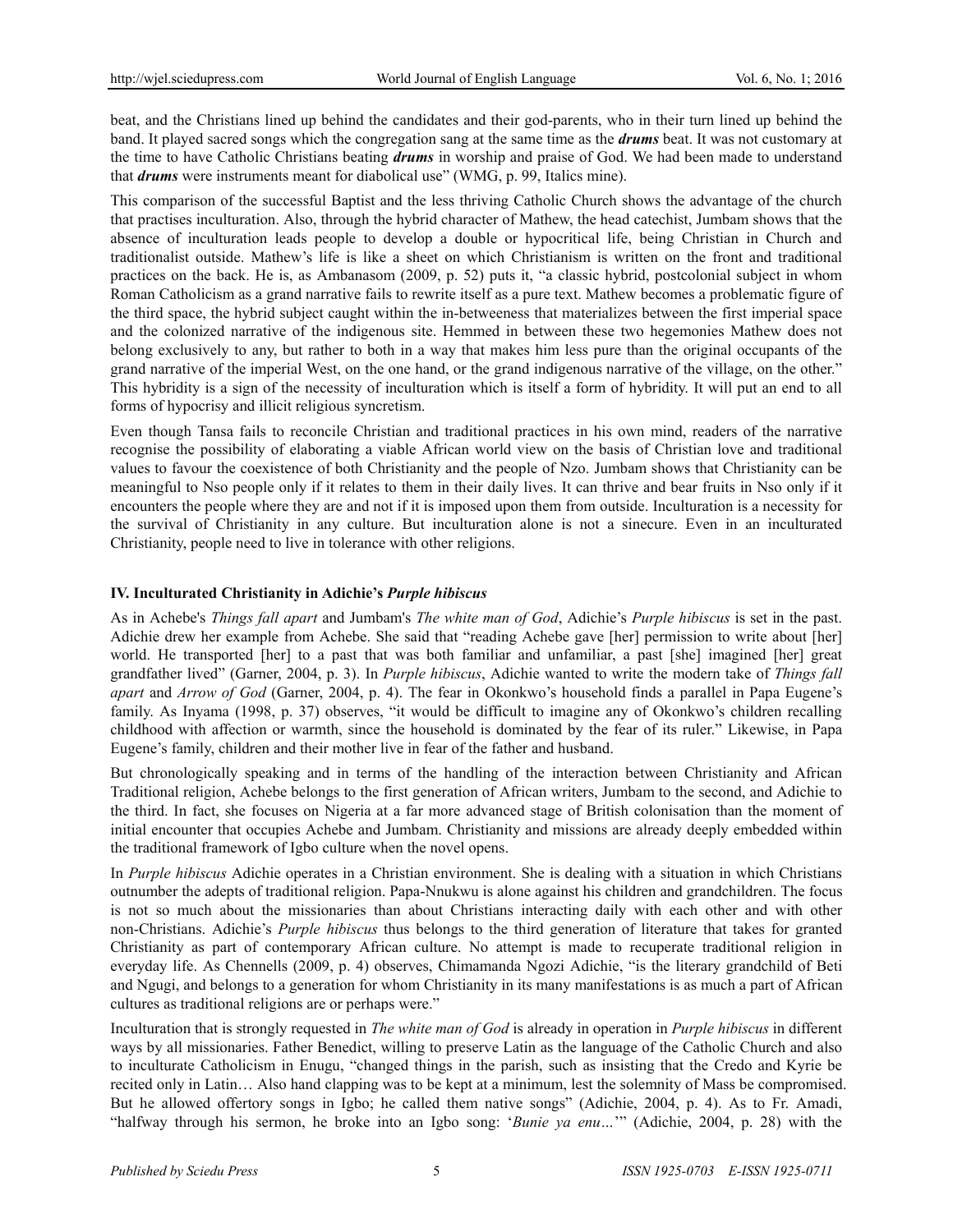congregation slowly joining in. Also, Eugene Achike and his wife Beatrice, though they bear Western Christian first names, they give traditional names to their children: Yaya and Kambili. Such use of the Igbo language in the Catholic liturgy testifies to an inculturated Catholicism at work.

But inculturation is veering into syncretism. Papa Eugene is fighting against syncretism in favour of true inculturation that lies on the observance of only what was permitted by Rome. That is why he instructed his children on visit to their grandfather who has refused to become a Christian, not to eat anything there because their grandfather never eats without asking 'Ane, the god of the land, to eat with him' (Adichie, 2004, p. 65). Aunty Ifeoma's Catholicism veers into syncretism as, though morning and night prayers, and the rosary are held in her house, she allows her son, Obiora, to be initiated into the Igbo spirit world by participating in the *ima mmuo* rituals, a rite of passage that Eugene has refused to allow Jaja to undertake. She syncretises this initiation with the Catholic sacrament of confirmation as two equivalent rites of passage.

Eugene Achike is a complex character. He is not simply a fanatic or fundamentalist. Once he commits an act of fanaticism, his sorrow and regret call for extracting such act out of fanaticism. Each time he beats his wife or child, upon realising the damage he has caused, he drives the injured person into hospital. His objective is good but he uses the wrong means. Through this complex character, the pivot around whom the entire action of the novel revolves, Adichie shows the difficulty of achieving true inculturation. Syncretism is easier, as it allows everybody to take part in both religions. Inculturation demands selecting only the cultural values for integration within Christianity. What is not deemed of value by Christianity in any culture, such as the odd customs Achebe highlights in *Things fall apart*, cannot be incorporated into it. As cultures and traditions continue to be purified by Christianity, they can progressively be integrated at the appropriate time.

#### **Conclusion**

Inculturation is an unlimited process. The reader sees it dormant in *Things fall apart*, requested in *The white man of God*, applied and improvable in *Purple hibiscus*. Nowhere does the word "inculturation" appear in these novels. Yet, their authors know the reality of it and fight for it. They are involved in stylistic and religious inculturations. Stylistically, they integrate African storytelling artistic forms in Western typography. Religiously, Achebe focuses on the odd customs and social norms that cannot find a place in Christianity; Jumbam focuses on the success in the Baptist Church due to its implementation of inculturation and thus invites the Catholic Church to embark on the same road; and Adichie is preoccupied with issues arising within an inculturated Catholicism. Inculturation is an ongoing process in need of continual improvement and updating.

## **References**

Achebe, C. (1978). An image of Africa. *Research in African Literatures*, *9*(1), 1-15.

- Achebe, C. (1975). *Morning yet on creation day: Essays*. London, England: Heinemann.
- Achebe, C. (1973). Named for Victoria, queen of England. *New Letters, 40*(1), 17-18.
- Achebe, C. (1958). *Things fall apart*. London, England: Penguin BooksAnchor Books.
- Adichie, C. N. (2004). *Purple hibiscus*. London, England: Fourth Estates.
- Ambanasom, S. A. (2009). *The Cameroonian novel of English expression: An introduction*. Bamenda, Cameroon: African Books Collective.
- Arnold, S. (1983). Preface to a history of Cameroon literature in English. *Research in African Literatures*, *14*(4), 498-515.
- Bruner, D. K. (1981). *The white man of God* by Kenjo Jumbam, a review. *World Literature Today*, *55*(4), 714-715. http://dx.doi.org/10.2307/40136497
- Banadzem, J. L. (1996). Catholicism and Nso' Traditional Beliefs. In I. Fowler and D. Zeitlyn (Eds.), *African crossroads: intersections between history and anthropology in Cameroon*. (vol. 2, pp. 125-139). Oxford and Providence RI: Bergahn.
- Brown, E. (1987). Reactions to western values as reflected in African novels. *Phylon*, *48*(3), 216-228. http://dx.doi.org/10.2307/274382
- Chennells, A. (2009). Inculturated Catholicisms in Chimamanda Adichie's *Purple hibiscus. English Academy Review:*